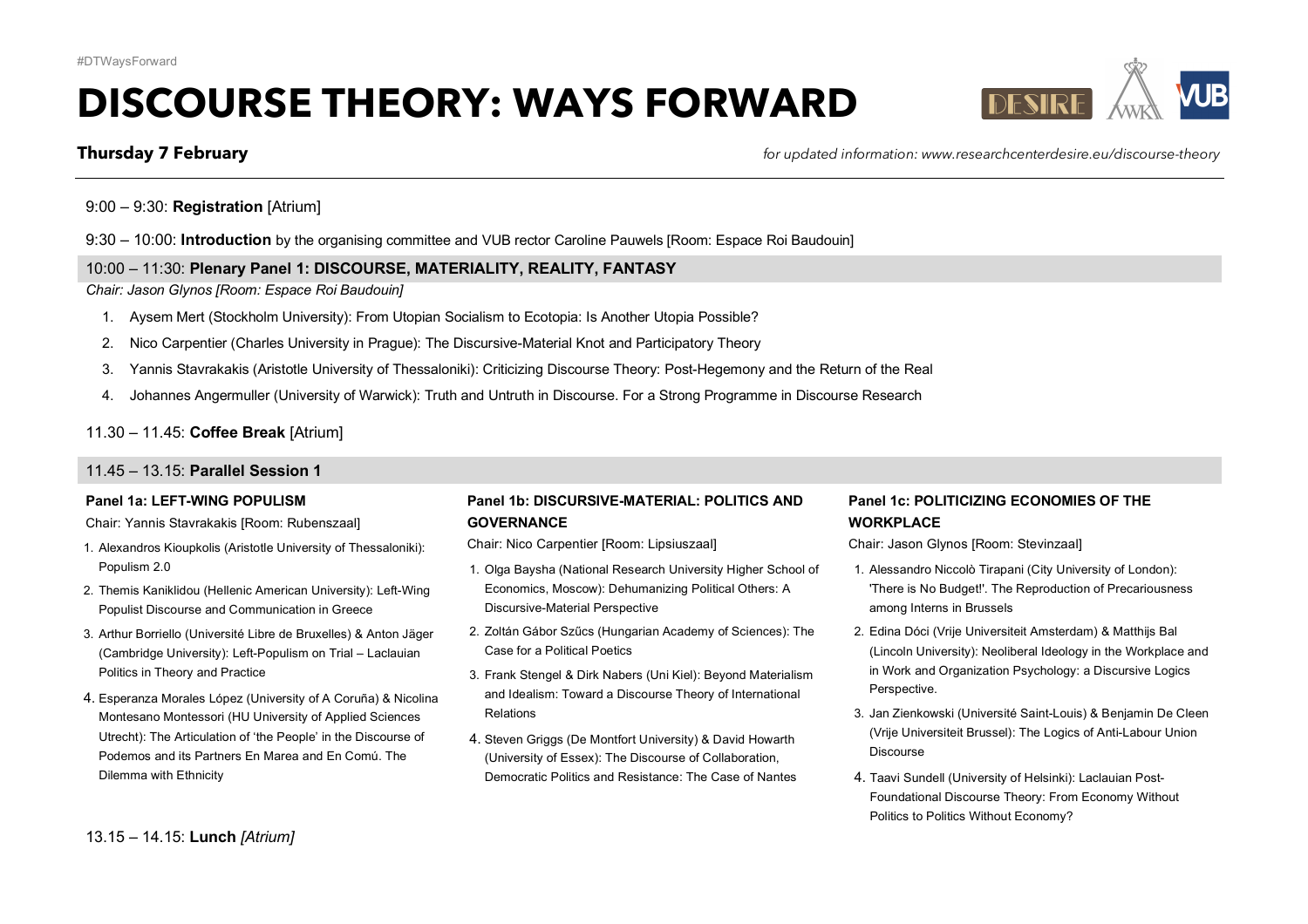# 14.15 – 15.45: **Parallel Session 2**

#### **Panel 2a: THEORIZING POPULISM 1**

Chair: Emilia Palonen [Room: Rubenszaal]

- 1. Galib Bashirov (Florida International University): Populism and Transformation of Identity: A Discourse Theoretical Approach
- 2. Camila Vergara (Columbia University): Populism as the Discursive Performance of Emancipation
- 3. Seongcheol Kim (WZB Berlin Social Science Center): …Because the Homeland Cannot Be in Opposition: A Discourse and Hegemony Analysis of Fidesz and Law and Justice (PiS) from Opposition to Power
- 4. Péter Csigó (Obuda University): Anti-foundationalist discourse theory and left populism: a non-(necessary) correspondence?

# 15.45 – 16.00: **Coffee Break** *[Atrium]*

#### 16.00 – 17.30: **Parallel Session 3**

#### **Panel 3a: DISCOURSES ABOUT POPULISM**

Chair: Jana Goyvaerts [Room: Rubenszaal]

- 1. Antonis Galanopoulos (Aristotle University of Thessaloniki): A Discourse-Theoretical Analysis of Anti-Populism in Greece: Towards a Working Definition
- 2. Michal Hamo, Zohar Kampf & Naama Weiss-Yaniv (The Hebrew University of Jerusalem): Populism as a Meta-Discursive Resource for Positioning and Framing in Mediated Political Discourse
- 3. Barbora Čapinská (Charles University in Prague): 'Porn on Vltava': a populist scandal as challenge to hegemonic discourse.

### **Panel 2b: DISCURSIVE-MATERIAL: HOW TO RECONCILE THINGS**

Chair: Nico Carpentier [Room: Lipsiuszaal]

- 1. Henrik Ahman (Uppsala University): Religion, Meaning, and Mediation: An Analysis of the Role of Language in Ingmar Bergman's Trilogy of Faith
- 2. Jimena Vazquez (University of Essex): The Political Lack of the Digital Subject
- 3. Nicolina Montesano Montessori & Tom Bartlett (HU University of Applied Sciences Utrecht): Combining CDA and DT and the Emergence of a Theoretical Puzzle

#### **Panel 2c: AUSTERITY POLITICS AND BEYOND**

Chair: Jason Glynos [Room: Stevinzaal]

- 1. Yiannis Mylonas (National Research University, Higher School of Economics, Moscow): The "Greek Crisis" in European Media: Class, Race and Politics
- 2. Joash Tapiheru (University of Essex): Coercion in Agonistic Politics – The Case of Collaborative Governance Framework at Sub-National Level in North-Ayrhsire, Scotland
- 3. Konstantinos Roussos (University of Essex): The Political Praxis of the Commons: Politicizing Everyday Life in Crisis-Ridden Greece.
- 4. Arthur Borriello (Université Libre de Bruxelles), Ricardo Peñafiel (Université du Québec à Montréal) & Corinne Gobin (Université Libre de Bruxelles): The Austerity Discourses

#### **Panel 3b: POPULISM IN POWER**

Chair: Giorgos Katsambekis [Room: Lipsiuszaal]

- 1. Giorgos Venizelos (Scuola Normale Superiore): Populism(s) in Power: Collective Identities and Social Imaginaries from SYRIZA to Trump
- 2. He Li (Merrimack College): The Chinese Discourse on Populism
- 3. Ewen Speed & Russell Mannion (University of Essex): Populism as Political Performativity: Implications for Health Policy

#### **Panel 3c: DISCOURSE AND CRITICAL POLITICAL ECONOMY**

Chair: Pieter Maeseele [Room: Stevinzaal]

- 1. Joscha Wullweber (Uni Kassel): Money, State, Hegemony: A Political Ontology of Money as Master Signifier
- 2. Anar Koli (Soka University): The Political Economy of the Green Economy. A Post-Structuralist Discursive Analysis
- 3. Jason Glynos (University of Essex): Neoliberalism, Competition & Utility: A Critical Political Theory Perspective on the Promise of Robert Frank's Behavioural Economics, and its Limits
- 4. Jens Maesse (University of Giessen): Discursive Marxism and the Concept of 'Discursive Political Economy of Economics'
- 5. Laurens van der Steen (UAntwerpen): Against the Market or Against this Market? A Discourse-Theoretical Analysis of the Communication Practices of Oxfam-World Shops

17:30 - 18:15: **Roundtable on Women in Discourse Studies and Populism Research** *[Rubenszaal]*

With Ruth Wodak (Lancaster University/University Vienna), Edina Dóci (Vrije Universiteit Amsterdam) and Emilia Palonen (University of Helsinki)

20:00: **Conference Drinks** *[ViaVia Café]*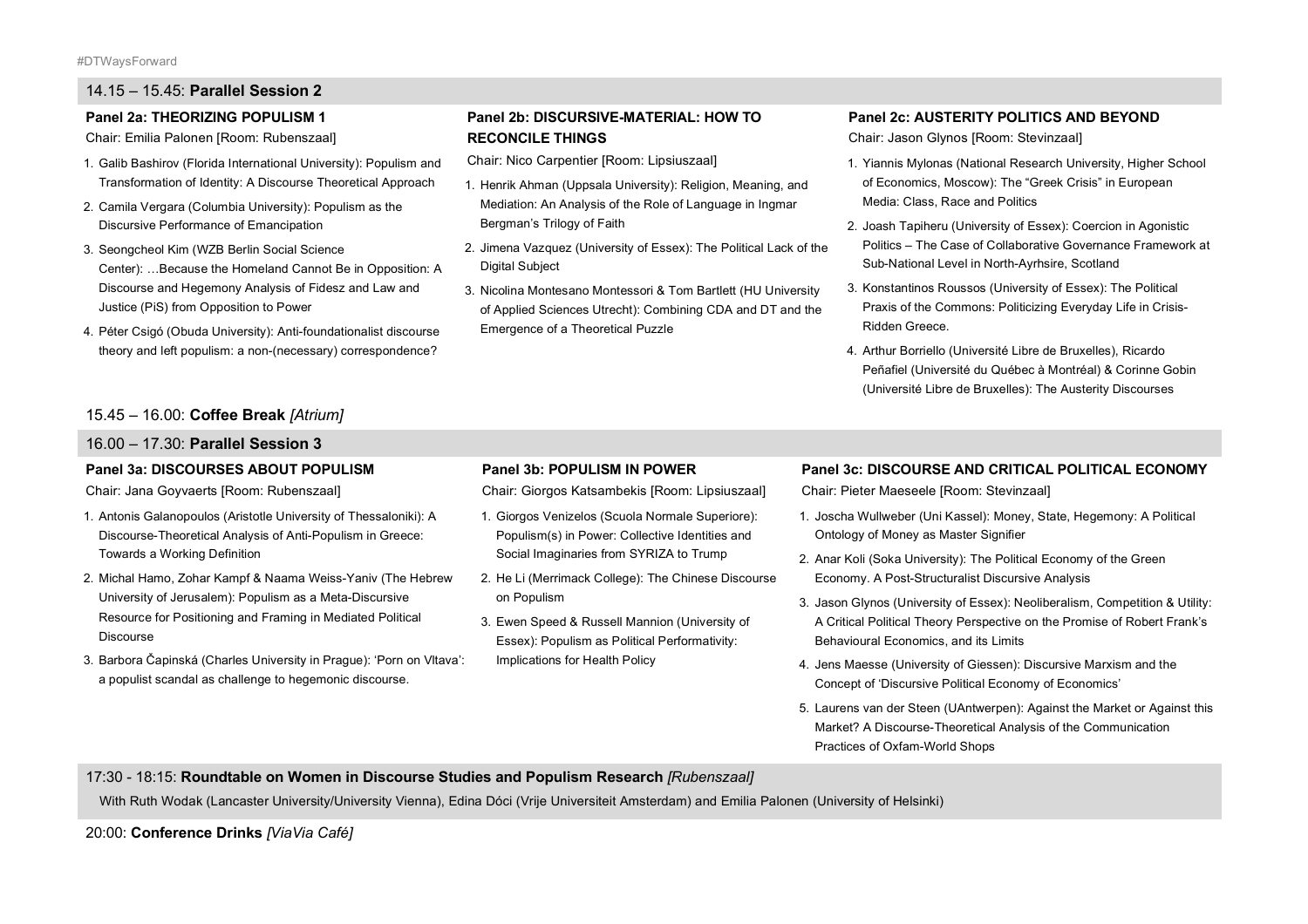# **Friday 8 February**

# 09:00 – 10:30: **Plenary Panel 2: THEORIZING REPRESENTATION, HEGEMONY, POPULISM**

*Chair: Yannis Stavrakakis [Room: Espace Roi Baudouin]*

- 1. Emilia Palonen (University of Helsinki): Rhetoric-Performative Analysis
- 2. Lasse Thomassen (Queen Mary University of London): Laclau as a Theorist of Representation: Populism and Universality
- 3. Giorgos Katsambekis (Loughborough University): Are 'the People' of Populism Necessarily Homogeneous, Virtuous and Pure? A Critique of Mainstream Approaches from a Discursive **Standpoint**
- 4. Allan Dreyer Hansen & Marianne Høi Liisberg (Roskilde University): We the People: On the Construction of the French and Danish People. An Analysis of the Public Debates in France and Denmark after the Terror Attacks of January and February 2015

#### 10.30 – 11.00: **Coffee Break** *[Atrium]*

#### 11.00 – 12.30: **Parallel Session 4**

#### **Panel 4a: POPULISM AND NATIONALISM 1**

Chair: Benjamin De Cleen [Room: Rubenszaal]

- 1. Marie E. Tuley (University of Sussex): Migrant Integration Narratives and the Making of National Identity
- 2. Jakub Eberle (Institute of International Relations, Prague): People, Nation, State: Discourse Theory and Relations between Populism, Nationalism and Foreign Policy
- 3. Maria Avraamidou (University of Cyprus): Representations of Europe in Greek-Cypriot Newspapers at Times of Massive Migration Movements.
- 4. Jacopo Custodi (Scuola Normale Superiore): Podemos and the Imagined Nation: The construction of Spain in the political discourse of Pablo Iglesias

12.30 – 13.30: **Lunch** *[Atrium]*

### **Panel 4b: VISUALITY 1**

Chair: Ilija Tomanic-Trivundza [Room: Lipsiuszaal]

- 1. Fani Giannousi (Aristotle University of Thessaloniki): Shades of Shame. Public Discourses in the Greek Crisis
- 2. Paul Sambre (KULeuven): Cose Nostre: the Multimodal Reconstruction of Positive Social Change in Anti-Mafia Documentaries
- 3. Tim Griebel (Friedrich-Alexander-Universität Erlangen-Nürnberg): To Have or to Be? A Corpus-Assisted Multimodal Critical Realist Discourse Analysis of Austerity in the United Kingdom

#### **Panel 4c: THEORIZING POPULISM 2**

Chair: Emilia Palonen [Room: Stevinzaal]

- 1. Lut Lams (KULeuven): Dislocation in the Western Discourse of Representative Democracy - a Conceptual Exploration of the Signifier 'Democracy' in the Opinion Pages of the Dutch Press
- 2. Thomas Zicman De Barros (Sciences Po Paris): Are Theorists of Populism Cynical?
- 3. Craig Love (University of Essex): Re-evaluating the Populist Puzzle: Intellectuals and Loaded Signifiers